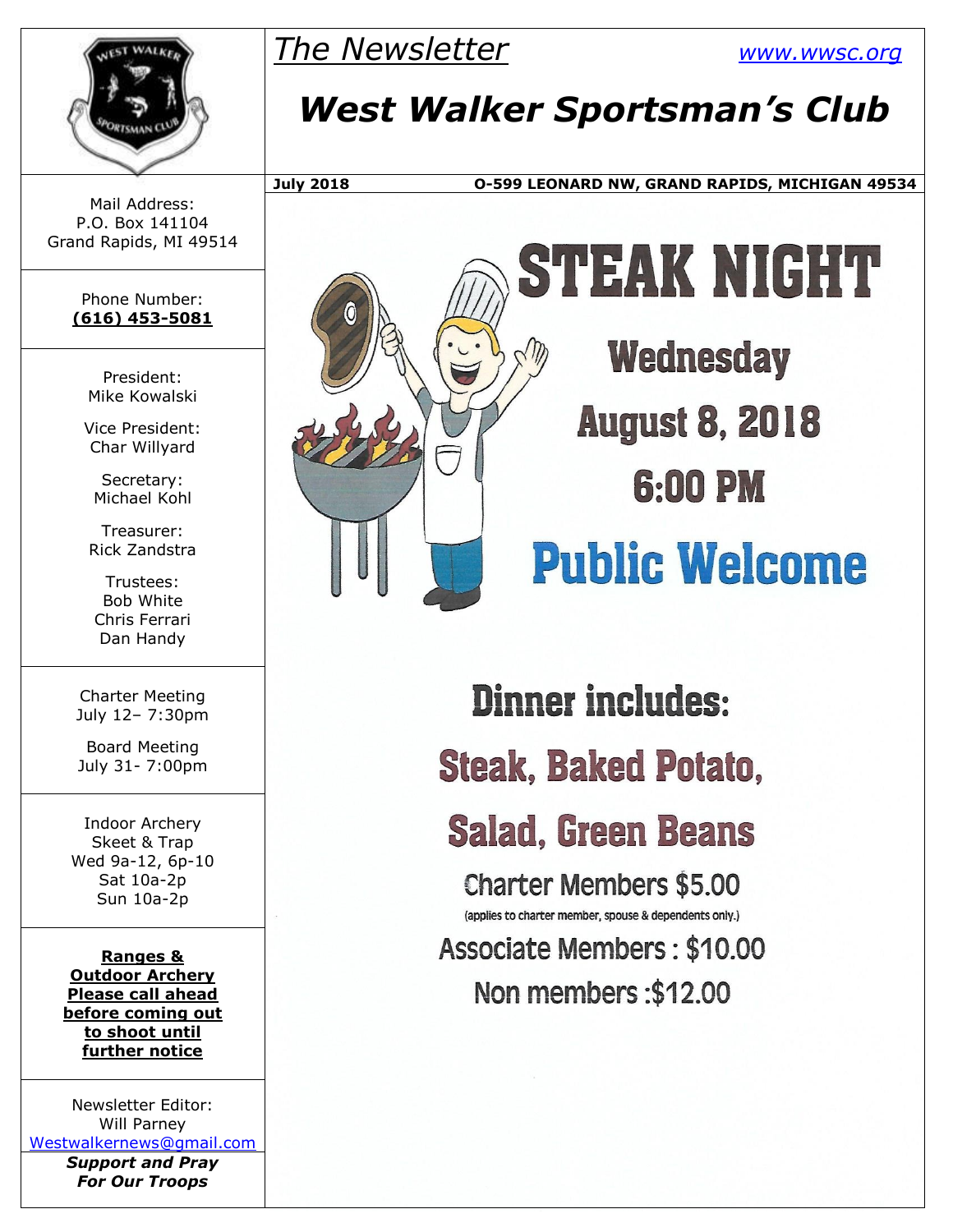Information about FOWWSC

Friends of West Walker Sportsman's Club a 501c3 non-profit organization.

The Friends of West Walker Sportsman's Club aka FOWWSC organization has been established as approved by unanimous vote of the Board of Directors for West Walker Sportsman's Club.

FOWWSC was officially granted the non-profit 501c3 status with a TAX ID # by the State of Michigan in 2013 to allow tax deductible donations to all those that wish to contribute to the organization. The purpose of such would be to raise funds on a tax favorable basis, apply for grants, and solicit contributions that will be tax deductible from individuals, big and small businesses, and manage bequests through wills and trusts, etc.

FOWWSC officers are: Chair - Jim Rosin, Treasurer – Rich Vander Meer, Secretary – Denny Fuller, and Directors – Troy Potter, Pat Murray. The committee will meet as needed, or a minimum of twice per year.

#### FOWWSC Mission Statement:

"The mission of FOWWSC is to introduce, educate and promote conservation of our natural resources with emphasis on the outdoor sports of hunting, fishing, archery, shooting and wildlife habitat management to the youth, women, and physically challenged of Michigan".

100% of any contribution supports our mission as the Board of Directors (officers) are voluntary and receives no compensation from FOWWSC or WWSC.

FOWWSC board members sent out donation request letters to approximately 80 + businesses and organizations in the State and locally to help off-set raising costs for the WWSC Sportsman's Banquet in March 2018. A number of donations were received to offset the expenses for the Banquet.

Notice to all WWSC Charter, Associate Members and others reading this newsletter:

Anyone wishing to donate to Friends of West Walker Sportsman's Club as a tax deduction and/or promotion for the mission described above please notify:

Jim Rosin 616-250-0395 or jimrosin@comcast.net

Rich Vander Meer 616-292-0681 rlvandermeer@comcast.net

We will forward a receipt to you for the tax deduction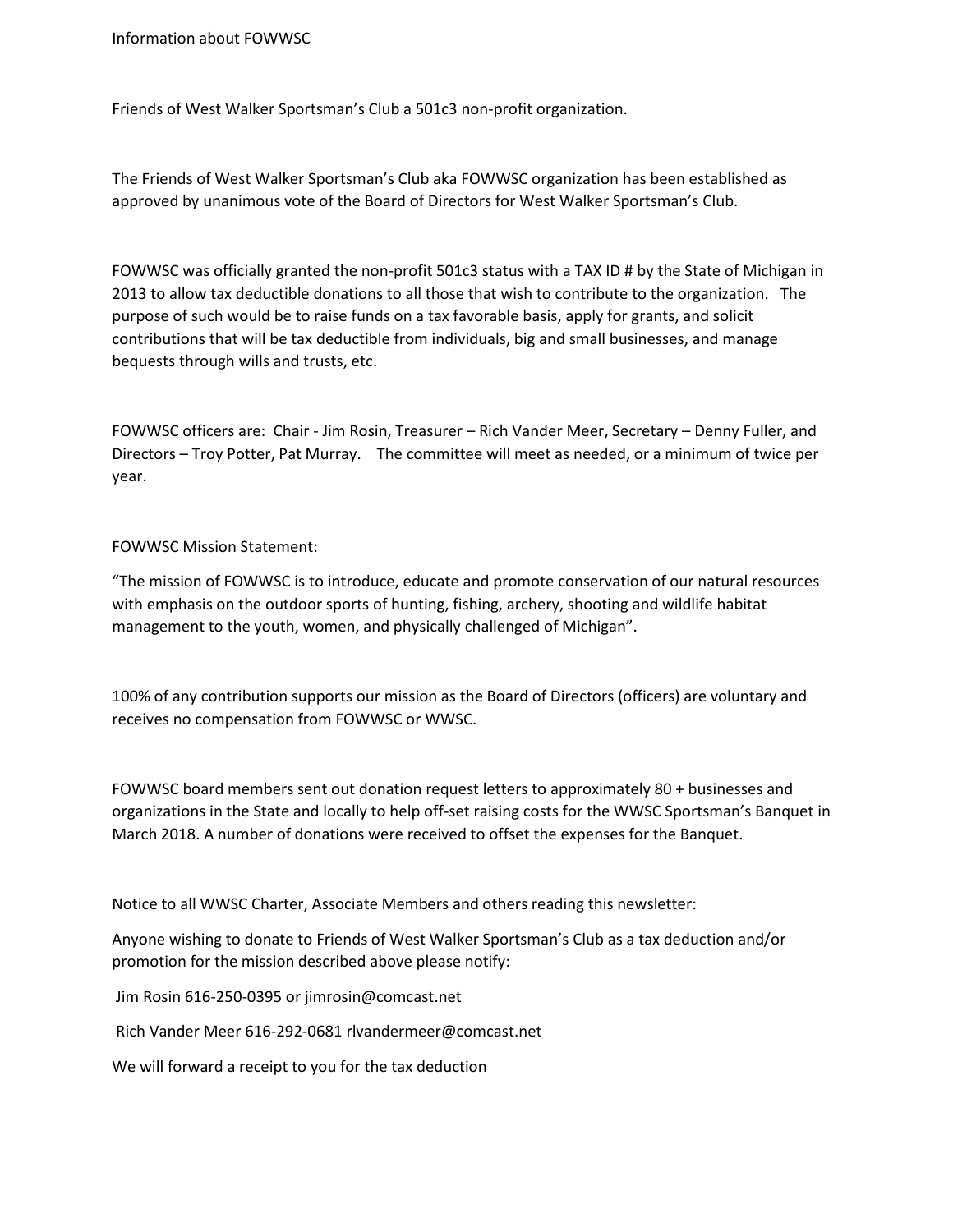### **Rodeo Days Round Up**

We had 11 shooters at this event. I was told the lasso target was evil, but everybody managed to hit it at least once. The average was five hits. In fact, they were destroyed to the point that we had to toss them rather than leave them for our Wednesday night shooters.

Our winners were: 1st George Pio, 2nd Paul Carlson, 3rd Mitch Farran. Door prizes were awarded based on a blindfold shoot out after dinner. (Don't worry we used nerf bullets.)

Once again, I thank my ever faithful Range Safety Officers Michael Kohl and Frances Handy.

Come join the fun sometime. We have Dags Days of Summer in July, A Rim Fire Challenge in August, Fall Festival Favorites' in September, and Monster Mash in October. Watch the web and newsletters for details.

Submitted by: Gloria Von der Heide

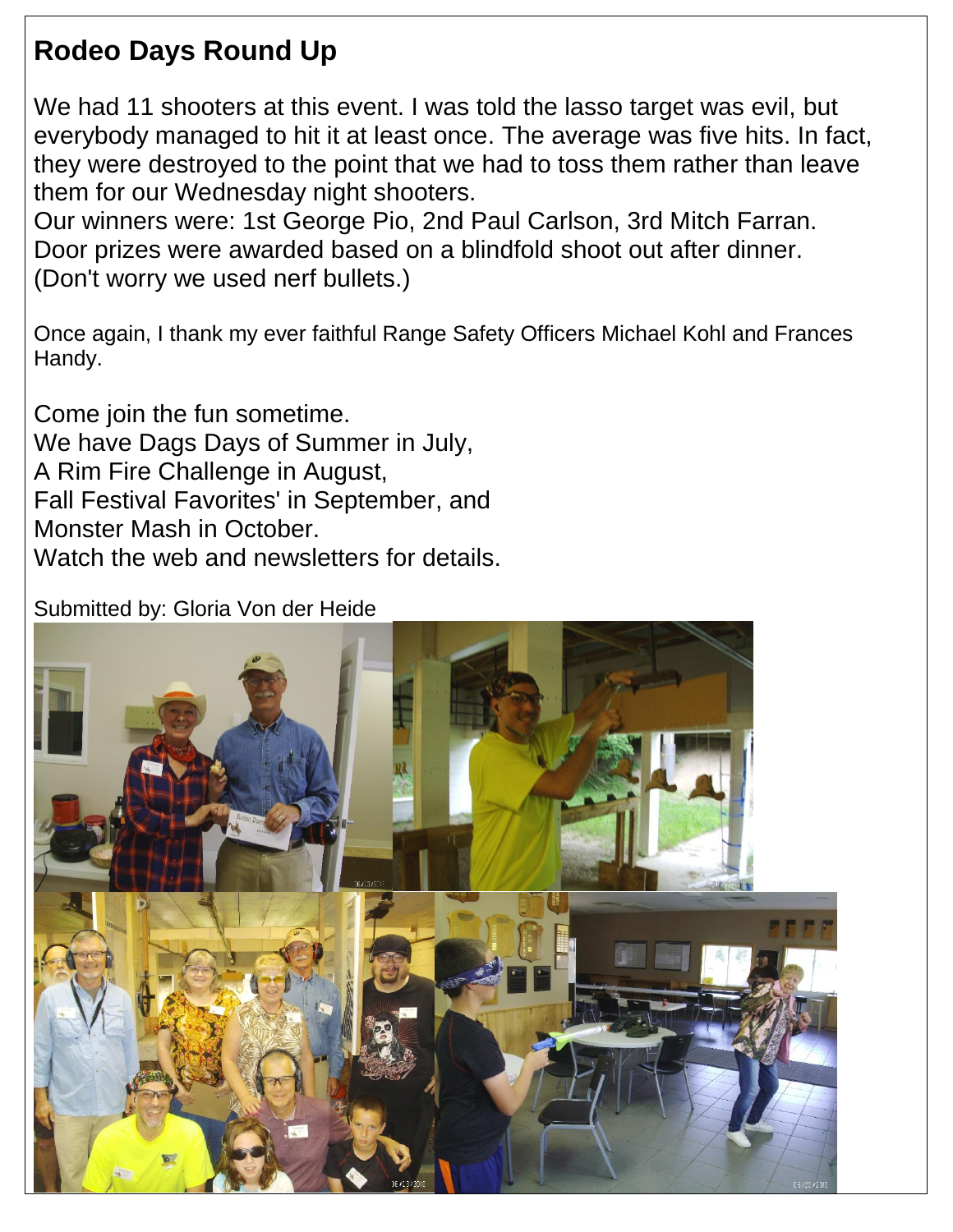Bring your pistols and 50 rounds

(All 3 D targets.) All calibers welcome.

Iron sites only please.

Round nose only. No hollow point or wad cutter No magnums or rifle calibers allowed.



Dog Days of Summer

Saturday July 28, 2018 3:00 PJ

After the shoot, join us at the club house for a free dinner, awards, games and prizes.

> **DINNER MENU HOT DOGS VEGGIE ASSORTMENT CHIPS WATERMELON COOKIES**

No need to pre pay, but food and prizes will be purchased, so take your reservation seriously. Sign up at club house or range office or call range office 453-5081 or Gloria Vonderheide 454-7454 g vonderheide@yahoo.com

\$10

#### Sign up dead line: Sunday July 22, 2018

## News from the Shotgun Desk

Recently had a team that went to the Michigan ATA trap fields for the Spring Team shoot. The team placed fifth in class A. The team consisted of Tom May, Ken May, Jim Buchanan, and David Bayak Sr., all are club members. They each got a belt buckle trophy. The Pump Gun Shoot in Skeet was held on June 23-24. There were 14 shooters. There was a tie for the winners. The teams were made using a blind draw. The winning teams were, Dave Tagg and Nate Carlson as well as Brian Myers and Ken Westveer. The winning score was 180. It was a great success, all had fun.

July 15, Trap Protection shoot 12:00 pm July 21-22, 20ga. Trap - - 100 Targets 2 man Blind Draw Team. Entry \$8.00, plus regular line fees

> Coming Events August 4-5 410 bore Trap 100 Targets

August 12 Annie Oakley Trap 12:00 pm September 15-16, 5-stand Hat Shoot 100 Targets

Spring League has finished with the following winners; Skeet 12ga Jeff Koopman, Skeet 20ga. Doubles, Dan Bradley, Skeet 410 bore, Mike Kamps, Trap 16yd. Dave Bigelow, Trap Doubles Dave Bigelow.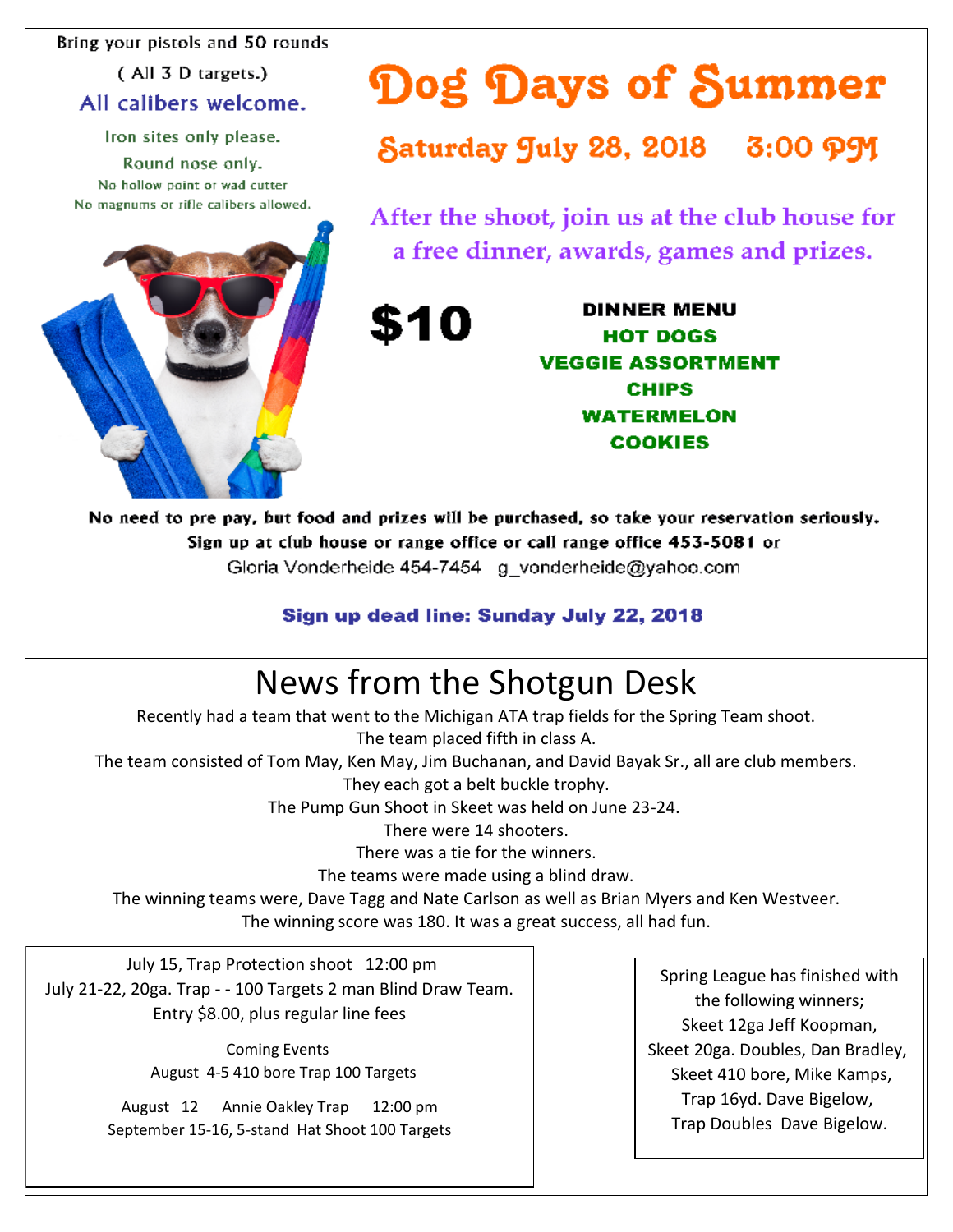| <b>3D Archery</b>                                                                                                                                                                                                                                                                                                                              |                                                                                                                                                                                       |  |  |
|------------------------------------------------------------------------------------------------------------------------------------------------------------------------------------------------------------------------------------------------------------------------------------------------------------------------------------------------|---------------------------------------------------------------------------------------------------------------------------------------------------------------------------------------|--|--|
| \$5                                                                                                                                                                                                                                                                                                                                            | <b>Basic CPL</b><br>July 8 <sup>th</sup> at 8:30am<br>\$90 for members<br>10 hours                                                                                                    |  |  |
| Did You Know that WWSC is a non-profit<br>organization that is run by Charter Members<br>who volunteer their time?<br>We are always looking for good people who<br>are interested in becoming Charter Members<br>to help us keep this club open.<br>If you are interested, please speak with any<br><b>Charter Member for more information</b> | <b>July Range Hours</b><br>July <u>1 - 15</u><br>Ju;ly 16 - 31<br>Mon - Sat: 9:00am - 7:30pm<br>9am-7:30pm<br>Sundays: 10:00am - 7:30pm<br>10am-7:30pm<br><b>Link for range rules</b> |  |  |

| <b>2018 Big Gun Raffle Winners</b> |                                             |      |                       |  |  |  |
|------------------------------------|---------------------------------------------|------|-----------------------|--|--|--|
| Jan                                | <b>Ruger Predator 6.5 Cal</b>               | #250 | <b>Bill Tingley</b>   |  |  |  |
| <b>Feb</b>                         | Ruger SR22 .22LR                            | #59  | <b>Rich Ponstein</b>  |  |  |  |
| Mar                                | <b>Henry Golden Boy .22LR</b>               | #272 | <b>David Dorr</b>     |  |  |  |
| Apr                                | Ruger LCR .38 Special +P                    | #117 | <b>Michael Lehman</b> |  |  |  |
| May                                | <b>Remington V3 12g Semi-Auto</b>           | #64  | <b>Mike Jeffery</b>   |  |  |  |
| Jun                                | <b>Glock 43 9mm Special Edition</b>         | #23  | <b>Jeff Bodary</b>    |  |  |  |
| Jul                                | Browning AB3 7mm pkg w/Nikon Scope          |      |                       |  |  |  |
| Aug                                | <b>Ruger Mark IV Target SS 22LR</b>         |      |                       |  |  |  |
| <b>Sep</b>                         | Tikka T3 Stainless 22-250 Cal               |      |                       |  |  |  |
| <b>Oct</b>                         | Ruger SR1911 SS 9mm                         |      |                       |  |  |  |
| <b>Nov</b>                         | <b>Springfield Armory Saint AR15 23 Cal</b> |      |                       |  |  |  |
| <b>Dec</b>                         | <b>FNH FNX 45 Tactical 45ACP</b>            |      |                       |  |  |  |

**West Walker Sportsman Club is looking for range monitors**

**to check memberships on the rifle & pistol ranges in 4-6 hour shifts.** 

**No experience necessary, we will train you.** 

**If you are retired or have free time during the daylight hours**

**and share an interest in promoting a safe shooting environment,**

**Please contact Don Mize at imdmize@yahoo.com.**

**Monitors will receive free annual membership renewal for working 100 hours. These are voluntary positions. Range monitors that work 2 full shifts a month will be able to use the indoor pistol range NO GUESTS**